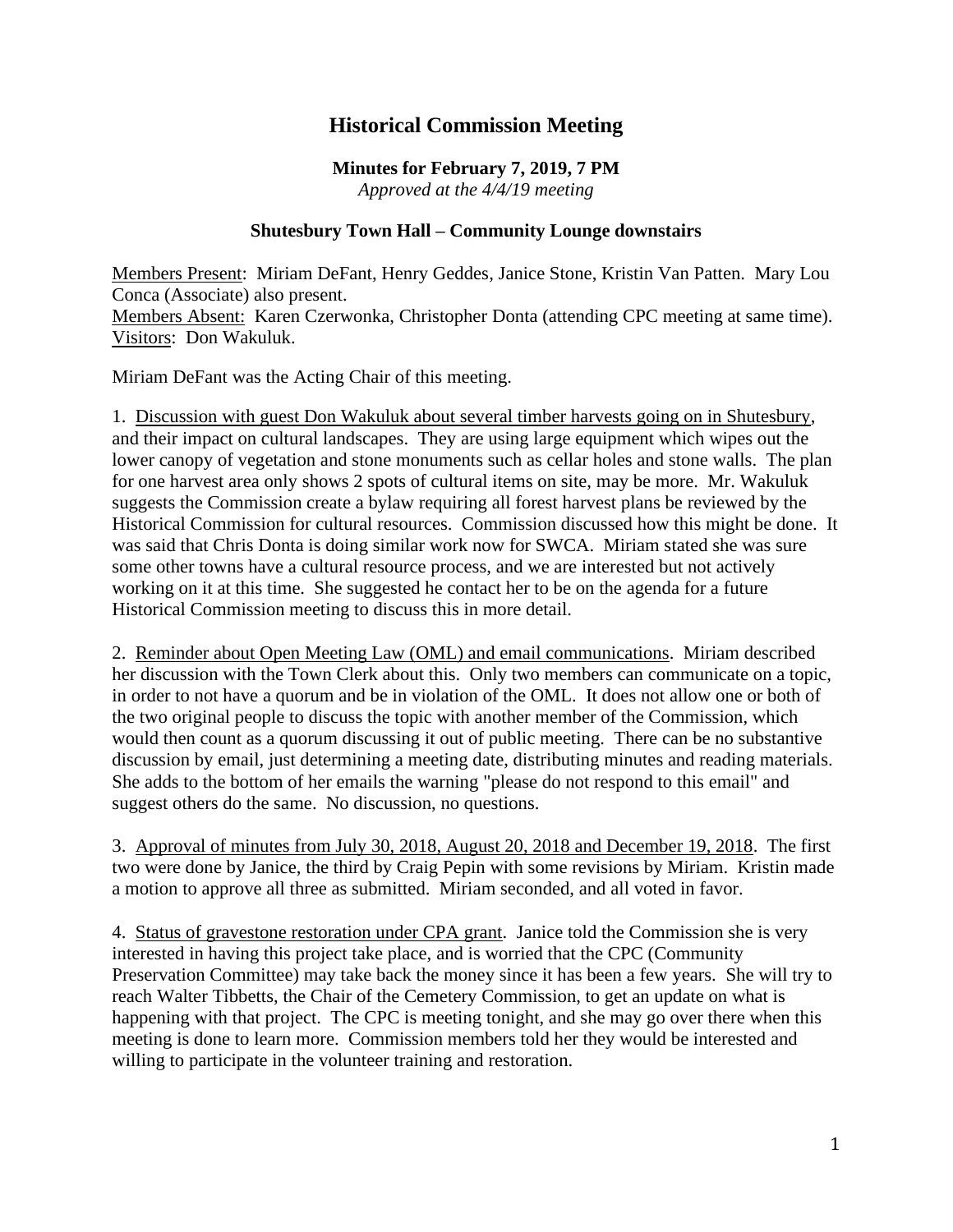5. Annual Report finalization. Miriam passed around the latest draft of the Annual Report and asked if people were ready to vote on it. All agreed. Janice made the motion, seconded by Kristin, to approve the Annual Report as submitted.

6. Discussion of Resolution in support of changing the State Flag and Seal of Massachusetts. The background information had been emailed to members earlier to read over. The Resolution is specifically in support of a State Seal Commission to consider changing the Seal and Flag because of the inappropriate use of various images related to Native Americans on them. There are two bills currently in the MA legislature about this (H.D. 2968 and S.D. 1495). State Representative Natalie Blais and State Senator Jo Cumberford have already signed onto these bills. Miriam also had a Warrant Article Petition for Annual Town Meeting (ATM) in support of a State Seal Commission to investigate this issue. She asked if the members supported this Resolution and whether they would sign the Petition. Kristin made the motion, seconded by Henry, to support this Warrant Article for ATM. All voted in favor.

7. Discussion about the Old Town Hall restoration project and CPC application. Bob Groves has submitted an application for this work to the CPC, with the support of the Historical Commission, but we have not received any details on amount of money requested or work to be done. Chris Donta should know more about this, as a member of the CPC. Janice showed some photos he had sent of the interior of Old Town Hall. One showed the library's kayaks being stored on the benches in there. The Historical Commission members felt this was in appropriate, and should ask the Town Administrator about this. Janice made a motion to write a letter to Becky Torres about removing the kayaks to somewhere else. Kristin seconded and all voted in favor.

8. Discussion of Cultural Council grant proposal. Miriam told the Commissioners that our grant application was turned down by the Shutesbury Cultural Council, and money was being sent instead to a Turners Falls group for a larger event held there yearly. There was some discussion about whether in-town projects should receive priority over out of town projects. Miriam asked the group if the Commission would be willing to use \$500 from our account to cover the cost of participating in the Local Cultural Council program to bring in Doug Harris, Deputy Tribal Historic Preservation Officer for the Narragansett Indian Tribal Historic Preservation Office to continue discussion of Indigenous Ceremonial Stone Landscapes in the Northeast. Tier 2 of the program would be "a more participatory training process. The presentation will cover how to identify Ceremonial Stone Landscapes in the town and how to work with the town's historical commission to develop a protected status. Participants are invited to bring photographs of structures they wish to ask about. The process will include identifying a group of people to lay out a process for creating a protected status and begin a dialogue with the town's historic commission." (Emily Volz email). Miriam is in touch with Emily Volz, who is organizing this program and she thinks we can still get in. Janice made the motion to use \$500 from the Historical Commission funds to participate in this program. Kristin seconded, and all voted in favor. Miriam will contact Emily Volz with the news.

9. Unanticipated business. Mary Lou asked if the vacant seat on the Historical Commission is going to be filled, and when? Miriam stated she felt it was best for the Historical Commission to attend a Selectboard meeting to discuss selection of another member, since it is their (SB)